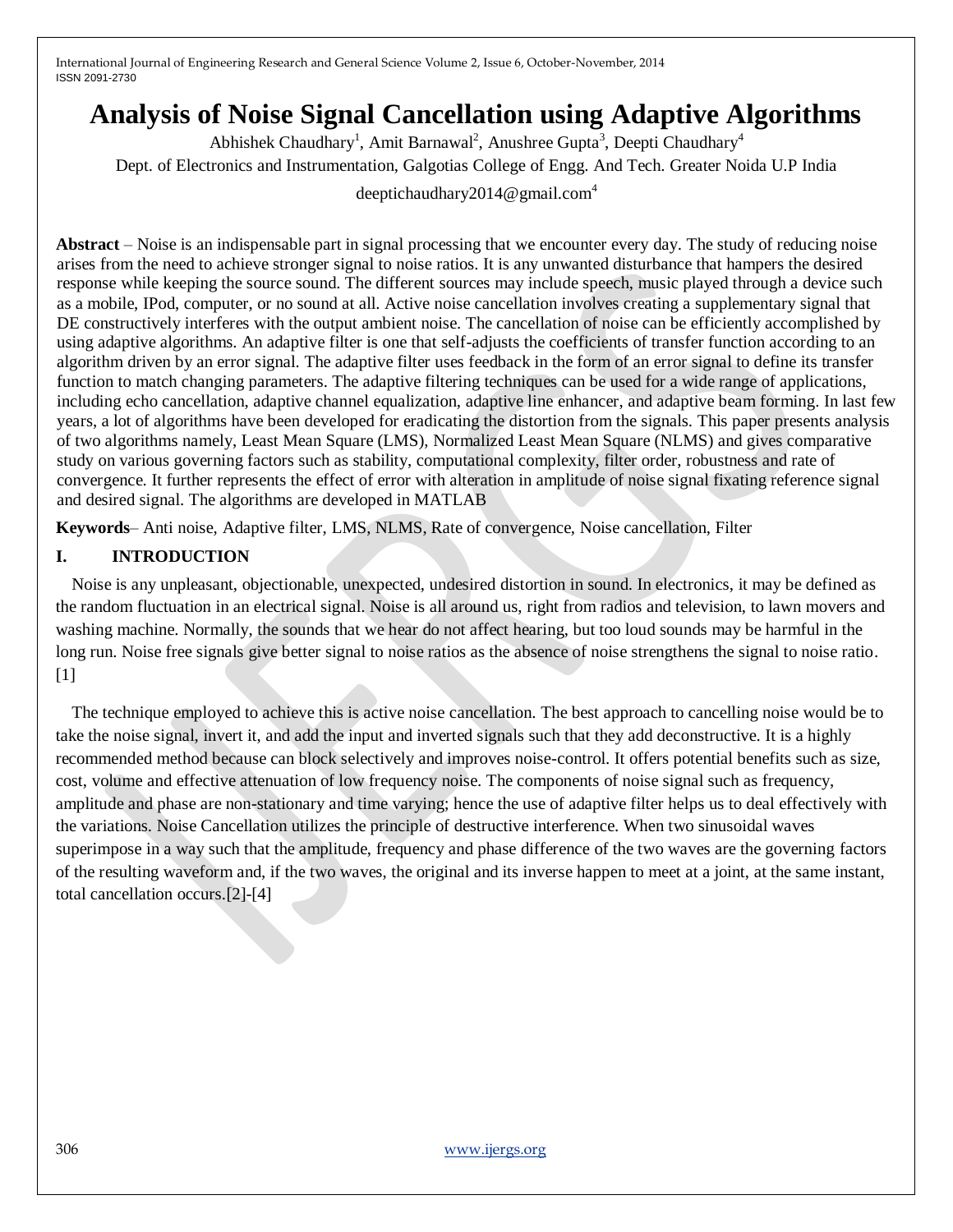

Fig. 1– Noise Cancellation through Destructive Interference

Noise elimination from an input signal could produce disastrous results, which is marked by an increase in the average power of the output noise. However when an adaptive process controls filtration and reduction, it is possible to achieve a superior system performance compared to direct filtering of the input signal.[5]

# **II. METHODS-**

Methods used for executing the result of the research work is described below-

# **A. ADAPTIVE FILTER**

An adaptive filter has the property of exhibiting self-modification in its frequency response with respect to time, allowing the filter to adapt the response to the input signal characteristics change enhancing performance and construction flexibility.

An Adaptive Filter may be defined by following four aspects:

- 1. The signal being processed the by the filter.
- 2. The structure that defines how the output signal of the filter is computed from its input signal.
- 3. The parameters within this structure that can be iteratively changed to alter the filters input-output relationship.
- 4. The adaptive algorithm that describes how the parameters are adjusted from one time instant to the next



Fig.2. Block Diagram of General Adaptive Filter

307 [www.ijergs.org](http://www.ijergs.org/)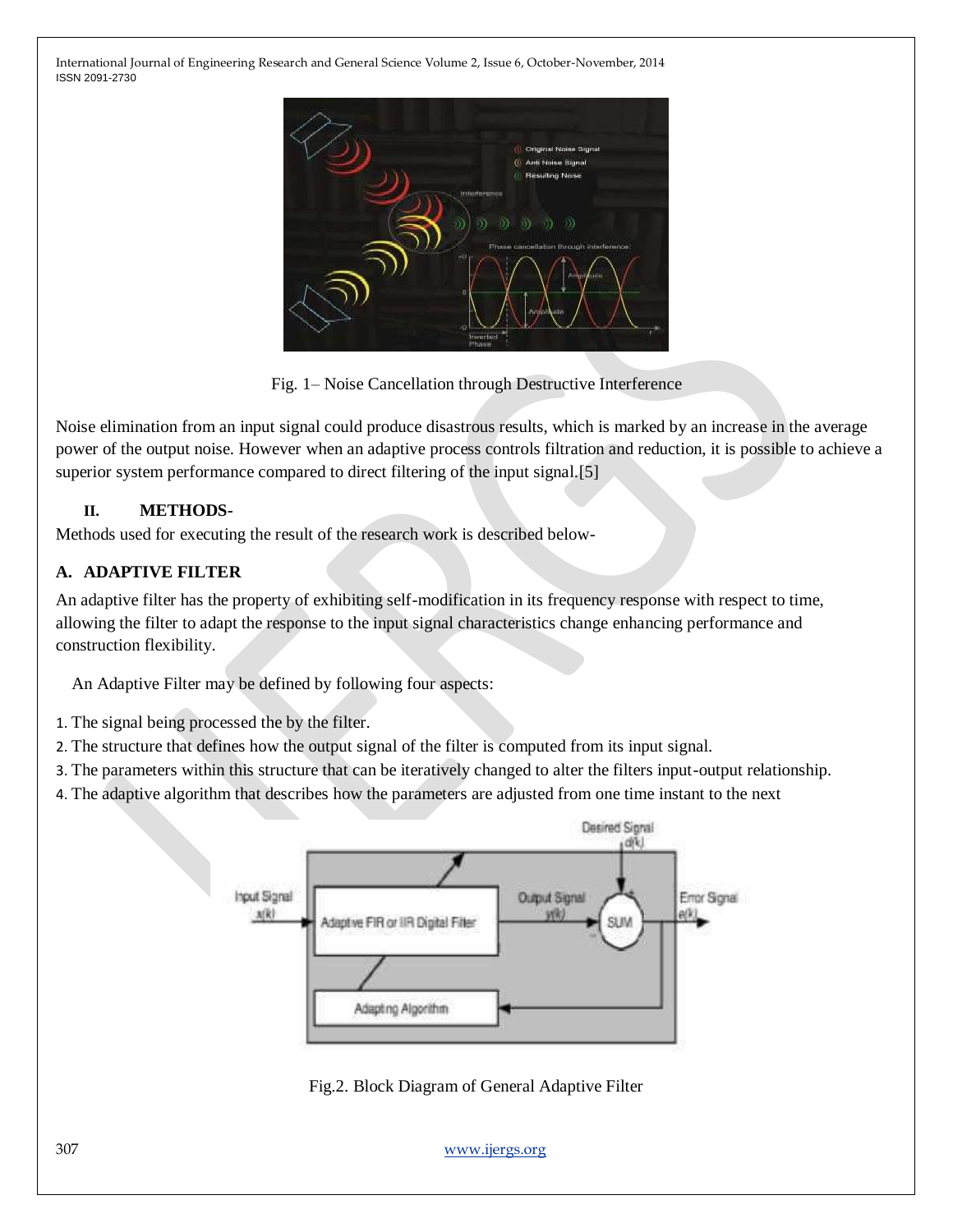The parameters of an adaptive filter are updated in each iterative step and hence it becomes data dependent. The adaptive filter is used when the parameters are not fixed or the specifications are unknown. Therefore, this implies the nonlinearity feature of the filter, as it fails to follow the principle of superposition and homogeneity. An adaptive filter is linear if the input output relation obeys the above principles and the filter parameters are fixed. As the parameters change continuously in order to meet a performance requirement, the adaptive filters are time varying in nature. In this sense, we can interpret an adaptive filter as a filter that performs the approximation step on-line. The performance criterion requires the existence of a reference signal that is usually hidden in the approximation step of fixed-filter design.

These filters are recommended because of their ease of stability and simplicity in implementation without any adjustment. Adaptive filtering, which concerns the choice of structures and algorithms for a filter that has its parameters (or coefficients) adapted, in order to improve a prescribed performance criterion. [1]-[7]

The adaptive filter adjusts coefficients to minimise following

Cost function J (n) =  $E [e^2(n)]$ 

Where  $E[e^{2}(n)]$  is the expectation of  $e^{2}(n)$ , and  $e^{2}(n)$  is the square of the error signal at time n.

The two algorithms used in the FIR Adaptive filter to control the adjustment of filter coefficients are:

1. Least Mean Square Algorithm (LMS)

2. Normalized Least Mean Square Algorithm (NLMS)

### **B. LEAST MEAN SQUARE:**

Least Mean Squares (LMS) algorithm are a class of adaptive filter used to mimic a desired filter by finding the filter coefficients that relates to producing the Least Mean Square of the error signal, that is, the deviation between the original signal and the desired signal. One of the feature of LMS filter algorithm is its simplicity. Further it neither requires measurement or knowledge of correlation function nor does it require Matrix Inversion (case of more than one  $\mu$  = step size, a scaling factor which controls the incremental change applied to the tap weight vector of the filter from one iteration to next. To ensure stability, μ should satisfy the following condition.

$$
0\leq \mu \leq \frac{2}{\textit{L} \textit{S}_{\textit{max}}}
$$

Where,

L = filter length  $S_{\text{max}}$  is the maximum value of the power spectral density of the tap input x(n).

The goal of the LMS method is to find the filter coefficients required to reduce the mean square error of the error signal. The error signal, which, is the difference present between the desired  $d(n)$  and output  $y(n)$ . The filter will only conform to the error at the current time. In this algorithm, initially it assumes small weights (mostly zero), and at each iterative step, by finding the gradient of the mean square error, the filter parameters are updated. That is, if the MSEgradient is positive, it implies that the error would keep increasing positively. If the same parameters are used for further iterations, which implies that we have to reduce the weights. Similarly, if the gradient is negative, we have to increase the weights. The mean square errors is a quadratic function which means it has only one extrema that minimises the mean square error, that is the optimal weight. The LMS thus, approaches towards this optimal weight by ascending/descending down the curve between the mean square error and filter weight. [3]-[7]

308 [www.ijergs.org](http://www.ijergs.org/)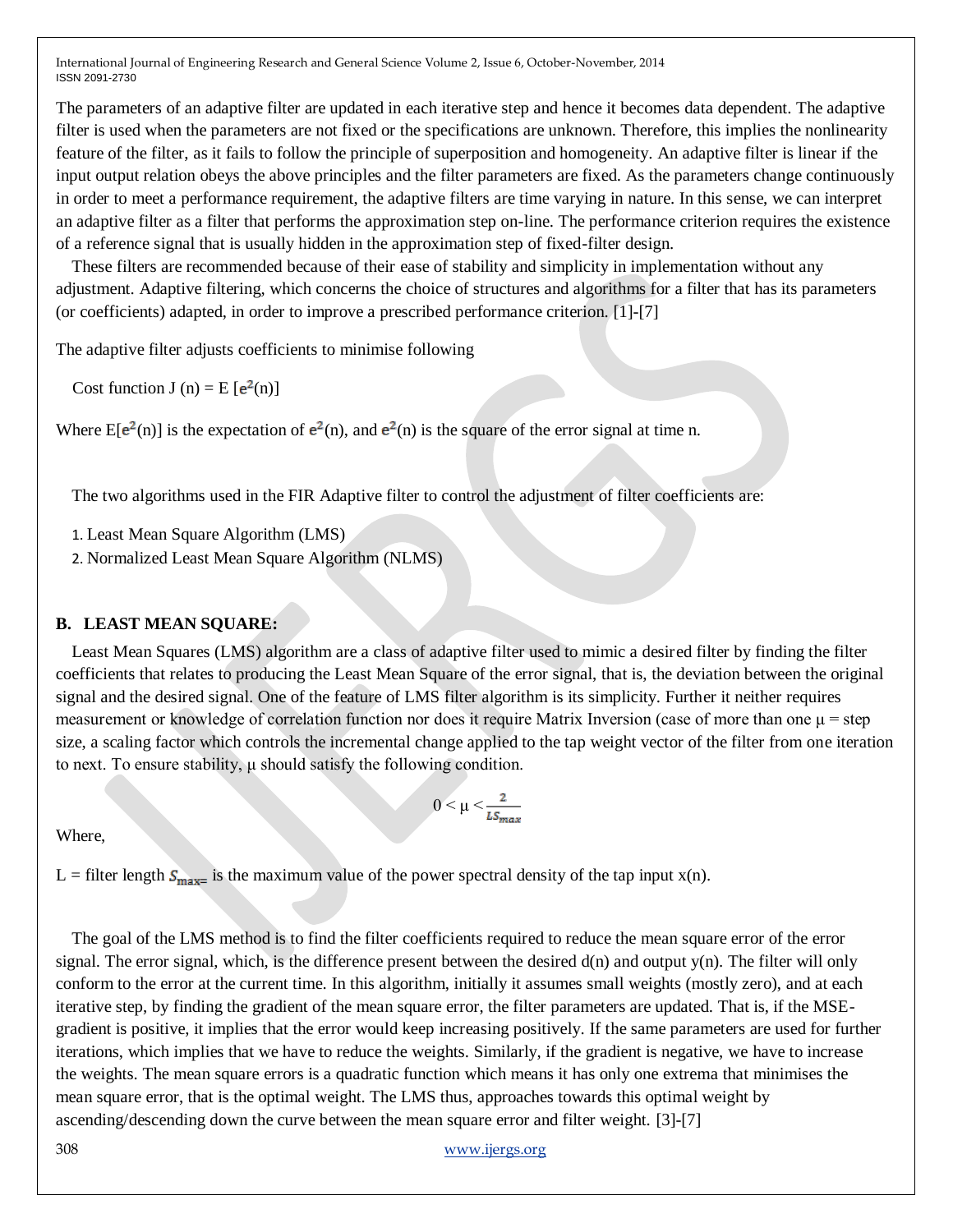### **C. NORMALIZED LEAST MEAN SQUARE**

The main drawback of the LMS algorithm is that it is sensitive the scaling factor,  $\mu$  of the input signal. When it is large, the filter suffers from gradient noise amplification problem. This makes it difficult in choosing the appropriate step size for the filter to ensure the stability. The Normalized Least Mean Square algorithm is an improvement over the conventional LMS and solves this problem by normalising the power of input. [8]

The step size of NLMS filter is given as

 $\mu = \frac{\alpha}{\vert\vert x(n)\vert\vert^2}$ 

where, $\alpha$  = Adaptation constant which is dimensionless and optimizes rate of convergence by satisfying the condition,  $0 \leq \alpha \leq 2$ 

The weights of the filter are updated as the following step:

 $w(n+1) = w(n) + \mu e^{T}(n) \cdot x(n)$ 

# **III. FACTORS DETERMINING THE BEHAVIOUR OF ALGORITHM**

#### *A.* **Stability***:*

The term stability refers to the effects of finite precision on the algorithm that is used to find the solution of some problem of interest.

### *B.* **Computational Requirement***:*

Basic requirement during computation are: Number of operations required to complete the whole algorithm in one iteration; memory required for storing the data and algorithm program and also investment required during the programming of the algorithm on computer.

#### *C.* **Rate of Convergence***:*

It explains the number of iteration required for the algorithm with respect to stationary inputs in order to converge close enough to the optimal wiener solution in the mean square error sense. Due to fast rate of convergence, which permit the algorithm to adapt rapidly to a stationary environment of unknown statistics.

In case of NLMS, when the input vector  $x(n)$  and  $x(n-1)$  are orthogonal to each other, i.e., the angle between them  $\pm 90^\circ$ , then the rate of convergence is fastest. When the input vector x(n) and x(n-1) are in the same direction or in opposite direction such that the angle between them is  $\pm 180^\circ$ , then the rate of convergence is slowest.

#### *D.* **Robustness:**

The ability of the system to cope up with errors is defined as robustness of the system. For a robust adaptive filter, small fluctuations results in errors. These deviations can be present as a result of various, internal or external factors of the filter. [9]-[12]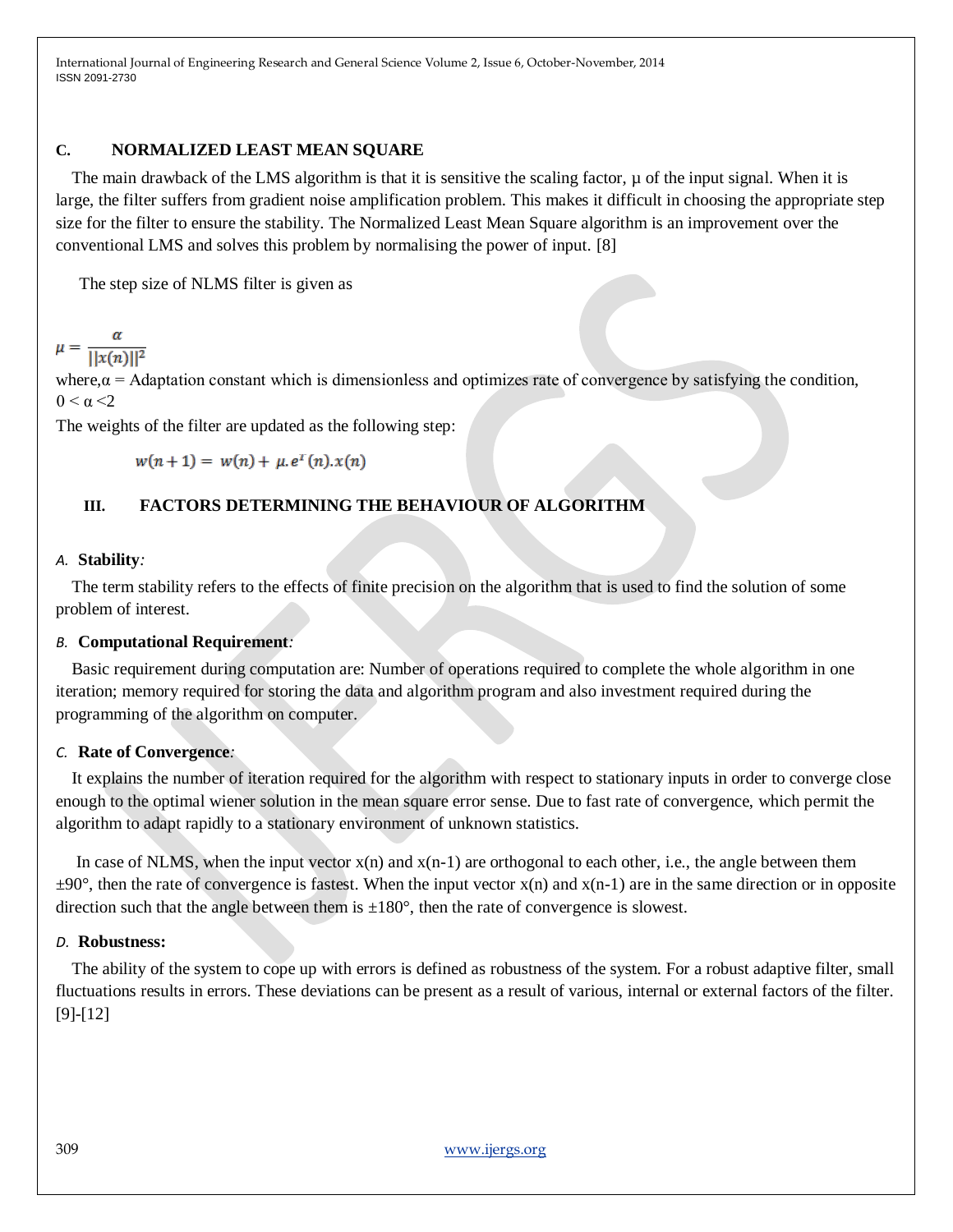# **IV. RESULTS:**

# **A. ANALYSIS I**

These algorithms (LMS & NLMS) were formulated in MATLAB and following results were generated. The first figure shows the desired signal. The next figure represents the input signal which is composed of sinusoidal signal and





Fig. 3 – Desired Signal Fig. 4 – Input Signal

### **a. Results of LMS Algorithm**

 $\overline{2}$ 

Figure 5 represents the filter output. The next figure gives the error generated. The filter order is 251 and the step size is 0.005.



Fig.  $5 -$ Adaptive Filter output Fig.  $6 -$  Error signal

# **b. Results of NLMS Algorithm**

Figure 7 represents the adaptive filter output. The next figure shows the error signal of NLMS algorithm. The filter order is 7 and  $\alpha$  is fixed at 0.5.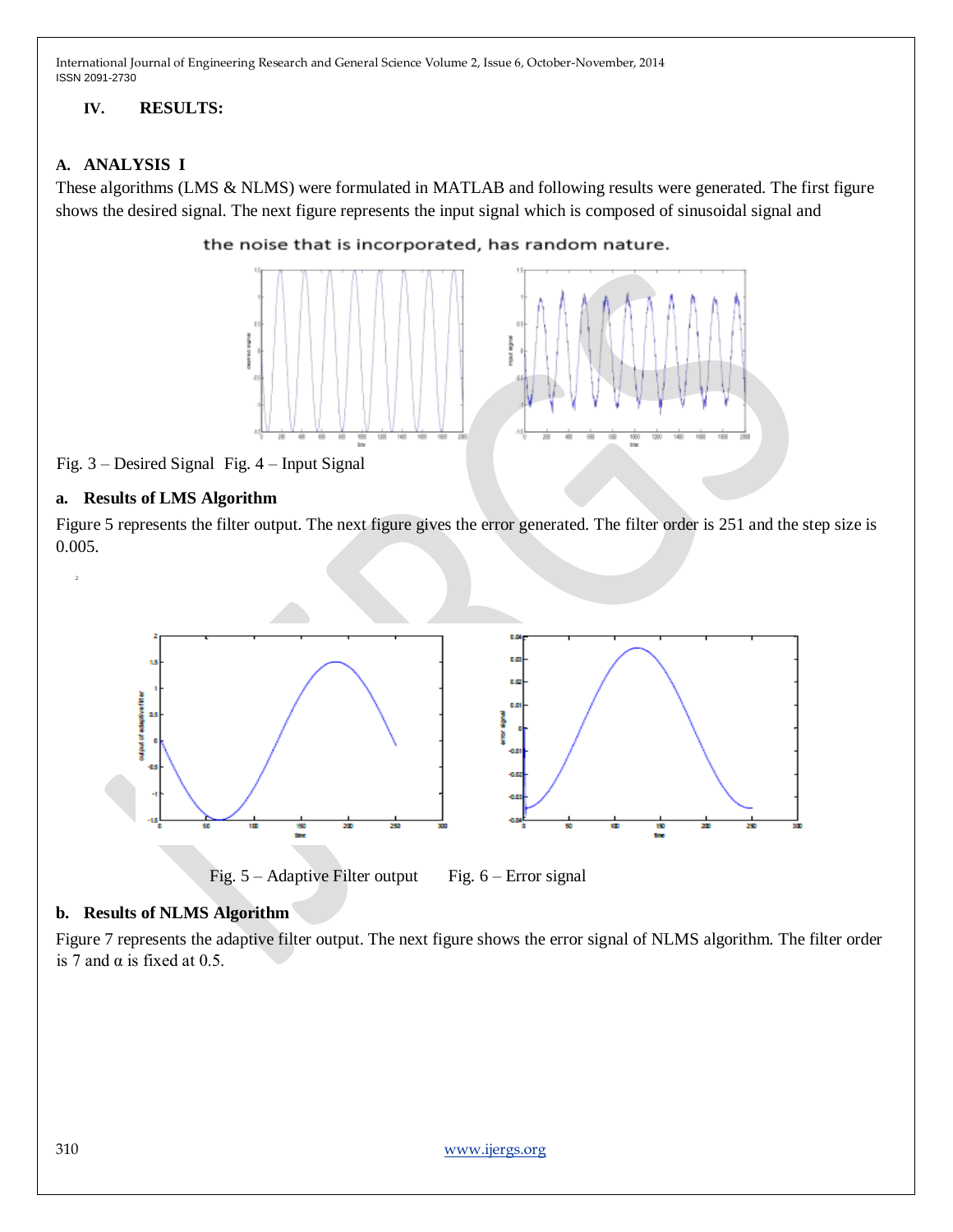

Fig. 7 - Adaptive filter outputFig. 8 – Error signal

### Table.1 Comparison between LMS and NLMS on various factors

| Serial No. | <b>Factors</b>                  | LMS                                | <b>NLMS</b>                           |
|------------|---------------------------------|------------------------------------|---------------------------------------|
|            | Stability                       | <b>Highly</b> stable               | Moderate stable                       |
|            | <b>Computational Complexity</b> | $2N+1$                             | $3N+1$                                |
|            | Rate of Convergence             | Low and has slow<br>implementation | High and has faster<br>implementation |
|            | Robustness                      | Less robust                        | More robust                           |

### **B. ANALYSIS II**

In this section, we have observed the fluctuation in the error signal with the variation of amplitude of noise signal having constant reference signal and fixed desired signal. The input signal changes as it is the summation of reference and varied noise signal.



Fig. 9 – Desired Signal

311 [www.ijergs.org](http://www.ijergs.org/)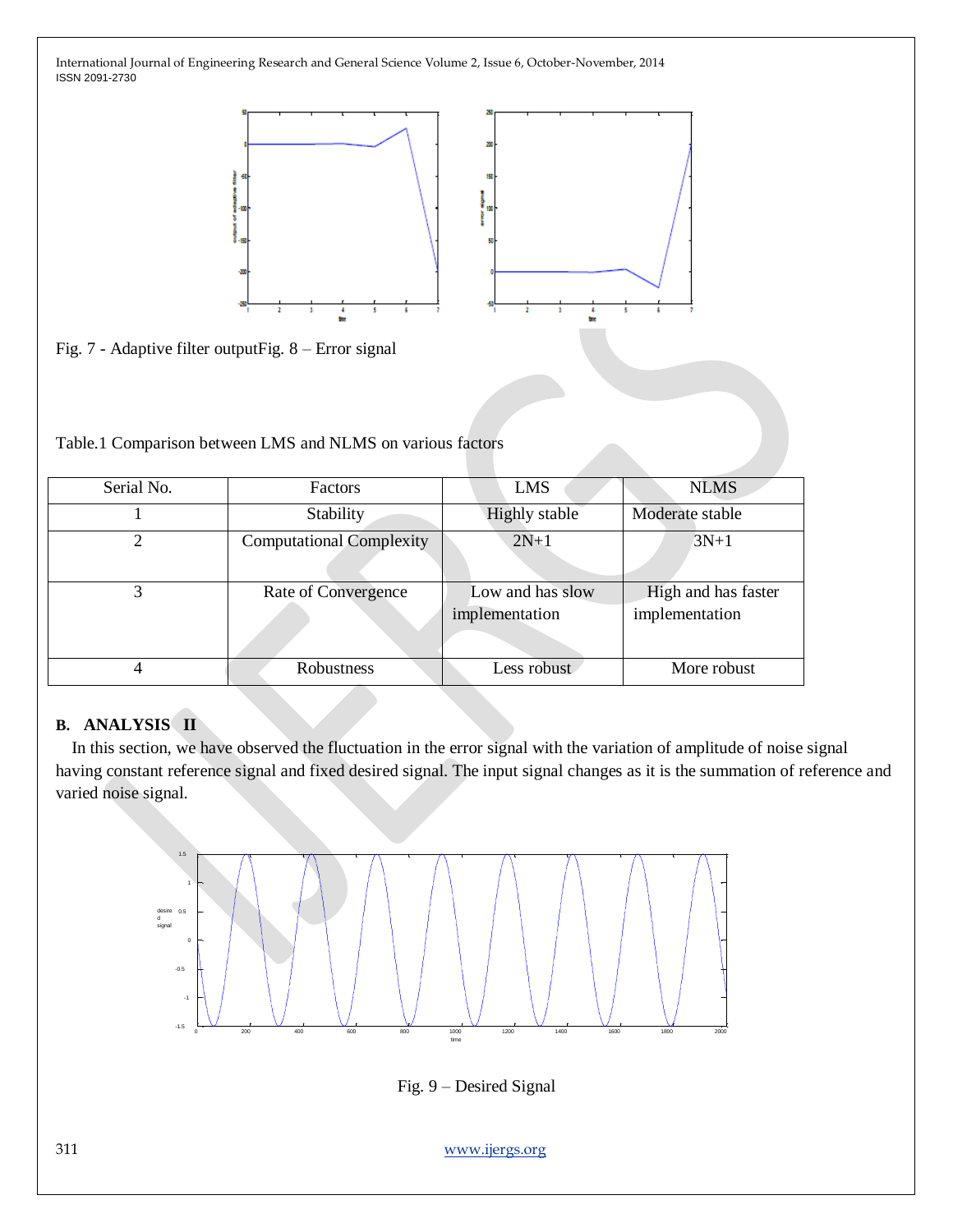This is desired signal of amplitude 1.5.

We have fixated the order of the filter at 251.

1. When the scaling factor of random noise is 0.3, the noise signal, input signal and error signal are generated as follows.

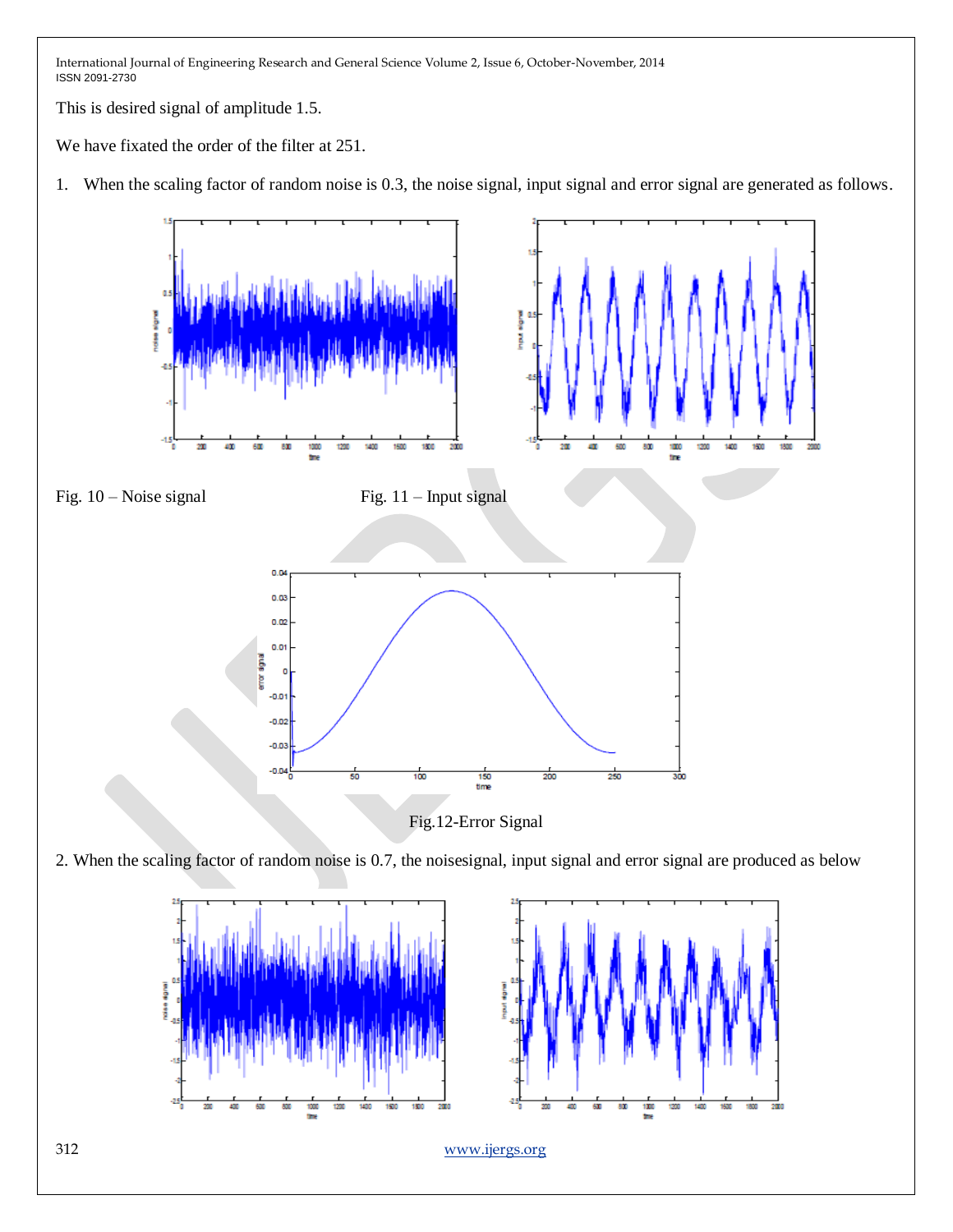Fig. 13 – Noise Signal Fig. 14 – Input Signal



Fig. 15 – Error Signal

2. When the scaling factor of random noise is 1 and 1.1 the error signals are given below in figure 16 and 17 respectively.



### **V. ACKNOWLEDGEMENT**

It gives us a great sense of pleasure to present the research paper on the basis of the B. Tech Project undertaken during B.Tech Final Year. We owe special debt of gratitude to our supervisors Mr Navneet Mishra (Professor EIE) and Department of Electronics and Instrumentation Engineering, Galgotias College of Engineering & Technology for their constant support and guidance throughout the course of our work. We are also thankful to HOD of Dept. Of EIE